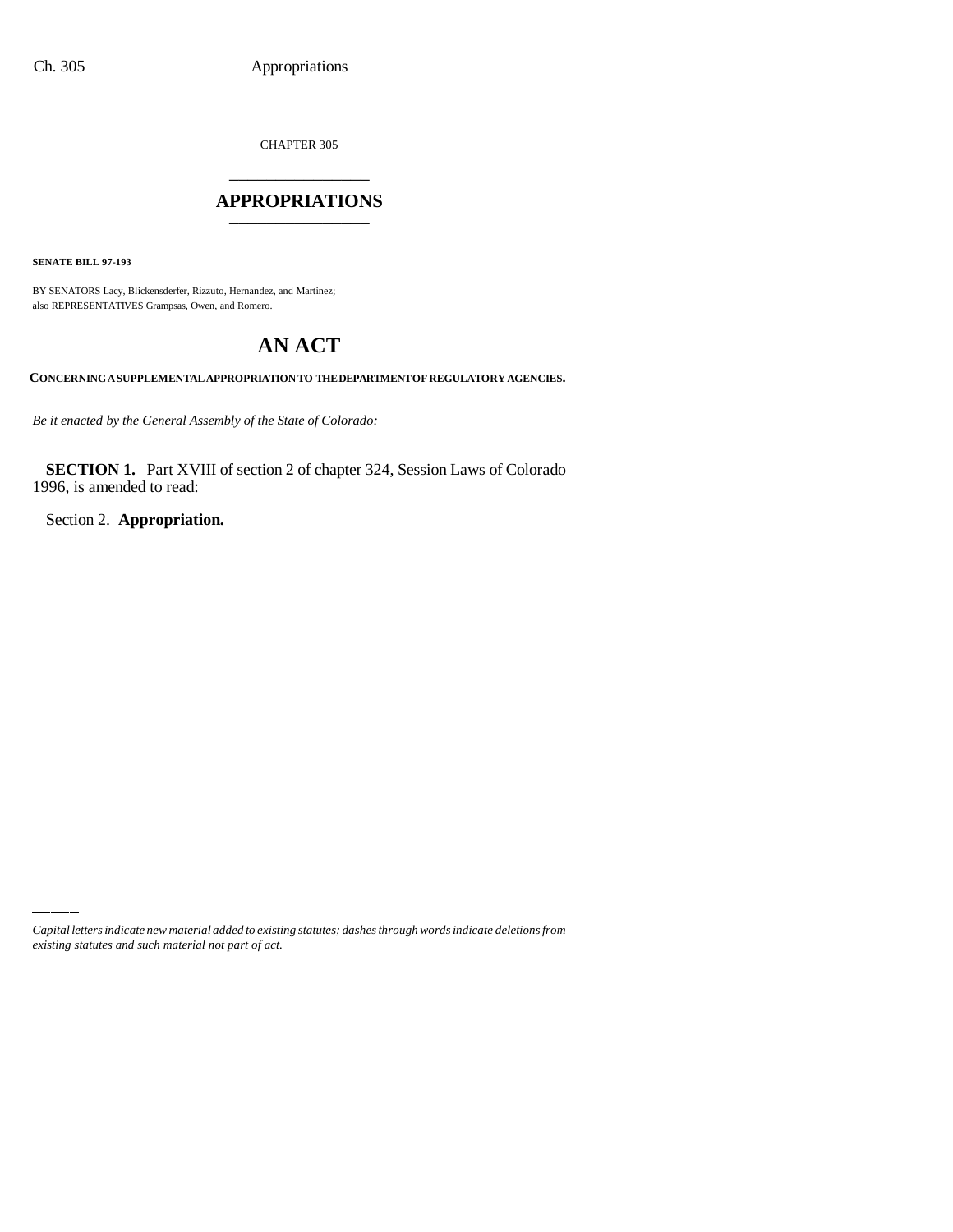|                 |       |                | APPROPRIATION FROM |              |               |                |  |  |  |
|-----------------|-------|----------------|--------------------|--------------|---------------|----------------|--|--|--|
|                 |       |                | <b>GENERAL</b>     |              | <b>CASH</b>   |                |  |  |  |
| ITEM &          |       | <b>GENERAL</b> | <b>FUND</b>        | <b>CASH</b>  | <b>FUNDS</b>  | <b>FEDERAL</b> |  |  |  |
| <b>SUBTOTAL</b> | TOTAL | <b>FUND</b>    | <b>EXEMPT</b>      | <b>FUNDS</b> | <b>EXEMPT</b> | <b>FUNDS</b>   |  |  |  |
|                 |       |                |                    |              |               |                |  |  |  |

#### **PART XVIII DEPARTMENT OF REGULATORY AGENCIES**

| (1) EXECUTIVE DIRECTOR'S OFFICE |           |        |                          |                  |        |
|---------------------------------|-----------|--------|--------------------------|------------------|--------|
| (A) Director's Office           |           |        |                          |                  |        |
| <b>Personal Services</b>        | 479,952   |        |                          | $479,952(T)^a$   |        |
|                                 |           |        |                          | $(8.7$ FTE $)$   |        |
| Health, Life, and Dental        | 974,033   | 52,854 | 803,872 <sup>b</sup>     | $117,307(T)^{a}$ |        |
| Short-term Disability           | 41,426    | 641    | $36.833^{b}$             | $3,952(T)^a$     |        |
| Salary Survey and               |           |        |                          |                  |        |
| Anniversary Increases           | 1,232,057 | 81,488 | $1,034,570^{\rm b}$      | $115,999(T)^{a}$ |        |
| Workers' Compensation           | 137,583   | 6,990  | 116.687 <sup>b</sup>     | $12,601(T)^a$    | 1.305  |
| <b>Operating Expenses</b>       | 118,159   | 4,554  | 79,822 <sup>b</sup>      | $33,783(T)^a$    |        |
| Legal Services for 67,496       |           |        |                          |                  |        |
| hours                           | 3,202,467 | 68,053 | $2,940,881$ <sup>b</sup> | $115,099(T)^{a}$ | 78,434 |
| Administrative Law Judge        |           |        |                          |                  |        |
| Services for 5,734 hours        | 450,853   | 38,135 | $288,643^b$              | $124.075(T)^{a}$ |        |
| Purchase of Services from       |           |        |                          |                  |        |
| Computer Center                 | 130,297   | 3,090  | $116,586^{\circ}$        | $10,621(T)^a$    |        |
| Payment to Risk Management      |           |        |                          |                  |        |
| and Property Funds              | 55,291    | 3,242  | 44,119 <sup>b</sup>      | $7,186(T)^a$     | 744    |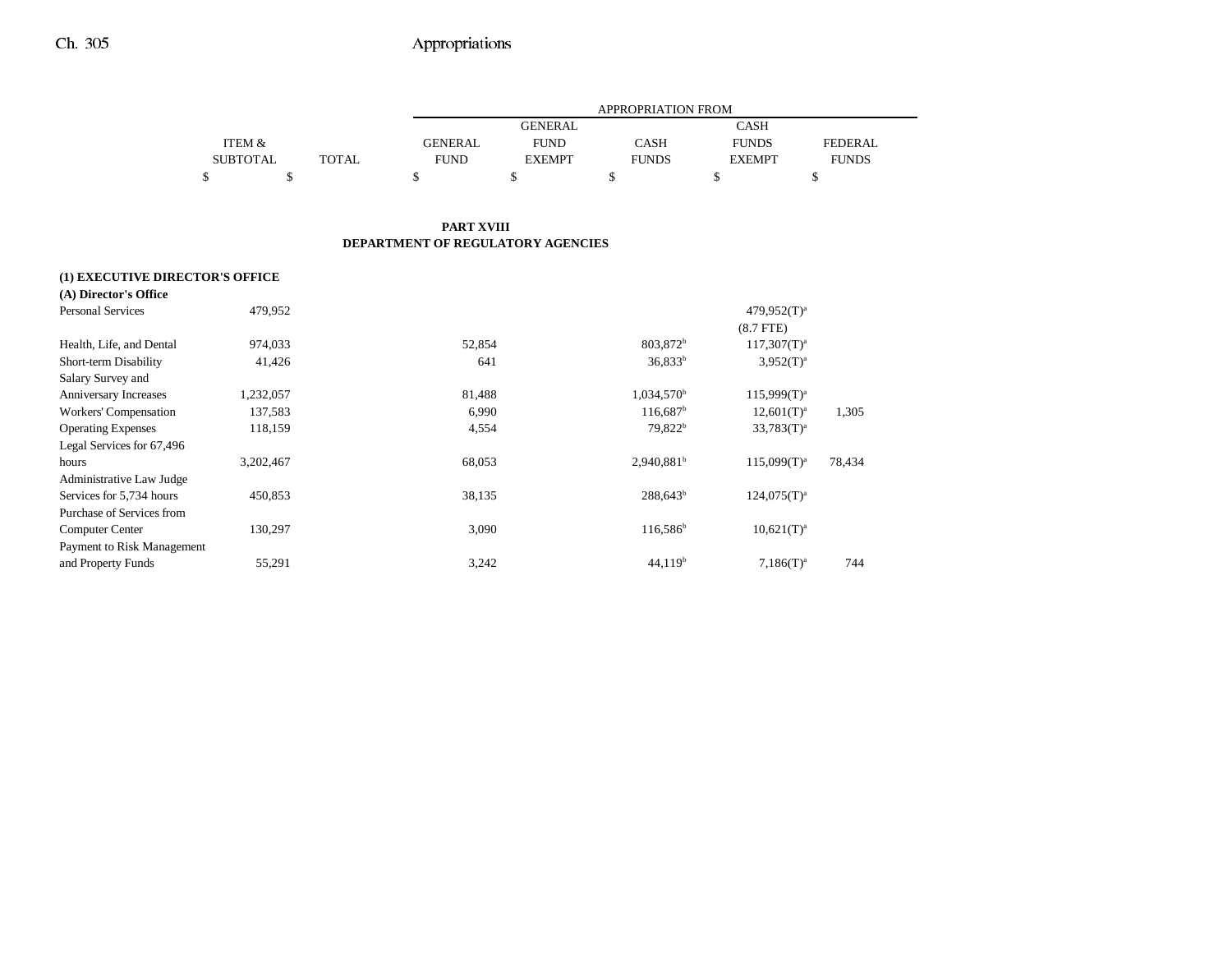| <b>Vehicle Lease Payments</b>      | 207,106    | 4,260   | 196.414 <sup>b</sup>   | $6,432(T)^{a}$           |        |
|------------------------------------|------------|---------|------------------------|--------------------------|--------|
| <b>ADP</b> Capital Outlay          | 232,394    | 2,859   | $209.576^{\rm b}$      | $19,959(T)^a$            |        |
| <b>Leased Space</b>                | 1,810,862  | 118,139 | 1,325,273 <sup>b</sup> | $344.941(T)^a$           | 22,509 |
| Capitol Complex Leased             |            |         |                        |                          |        |
| Space                              | 4.712      | 3,945   | $767^{\rm b}$          |                          |        |
| <b>Centralized Data Processing</b> | 128.467    | 9,264   | 66.998 <sup>b</sup>    | $52,205(T)^a$            |        |
| Colorado Uninsurable Health        |            |         |                        |                          |        |
| Insurance Plan <sup>144</sup>      | 4,548,759  |         |                        | $4.548.759$ <sup>c</sup> |        |
|                                    | 13,754,418 |         |                        |                          |        |

<sup>a</sup> Of these amounts, IT IS ESTIMATED THAT \$1,250,115 shall be from indirect cost recoveries, \$67,128 shall be from the Department of Health Care Policy and Financing, \$67,127 shall be from the Department of Public Health and Environment, \$10,500 shall be from other departments for sunset reviews, and \$49,242 shall be from transfers from other departments.

**b** These amounts shall be from various cash sources within the Department.

c Of this amount, it is estimated that \$2,500,000 shall be from the Business Associations Unclaimed Moneys Fund, \$1,000,000 shall be from the Insurance Unclaimed Moneys Fund, and \$1,048,759 shall be from reserves in the Colorado Uninsurable Health Insurance Plan Fund.

#### **(B) Office of Regulatory Reform145**

| <b>Personal Services</b>        | 245,001     |
|---------------------------------|-------------|
|                                 | $(5.5$ FTE) |
| <b>Operating Expenses</b>       | 17,660      |
| Small Business Start-up Kit     | 25,000      |
| <b>Indirect Cost Assessment</b> | 10.419      |
|                                 | 298,080     |

<sup>a</sup> This amount shall be from non-state government sources. For the purposes of complying with the limitation on state fiscal year spending imposed by Article X, Section 20 of the State Constitution, these moneys are included for informational purposes as they are continuously appropriated by Section 24-34-905, C.R.S., as amended by S.B. 91-18.

b This amount shall be from the Department of Local Affairs, Economic Development Programs.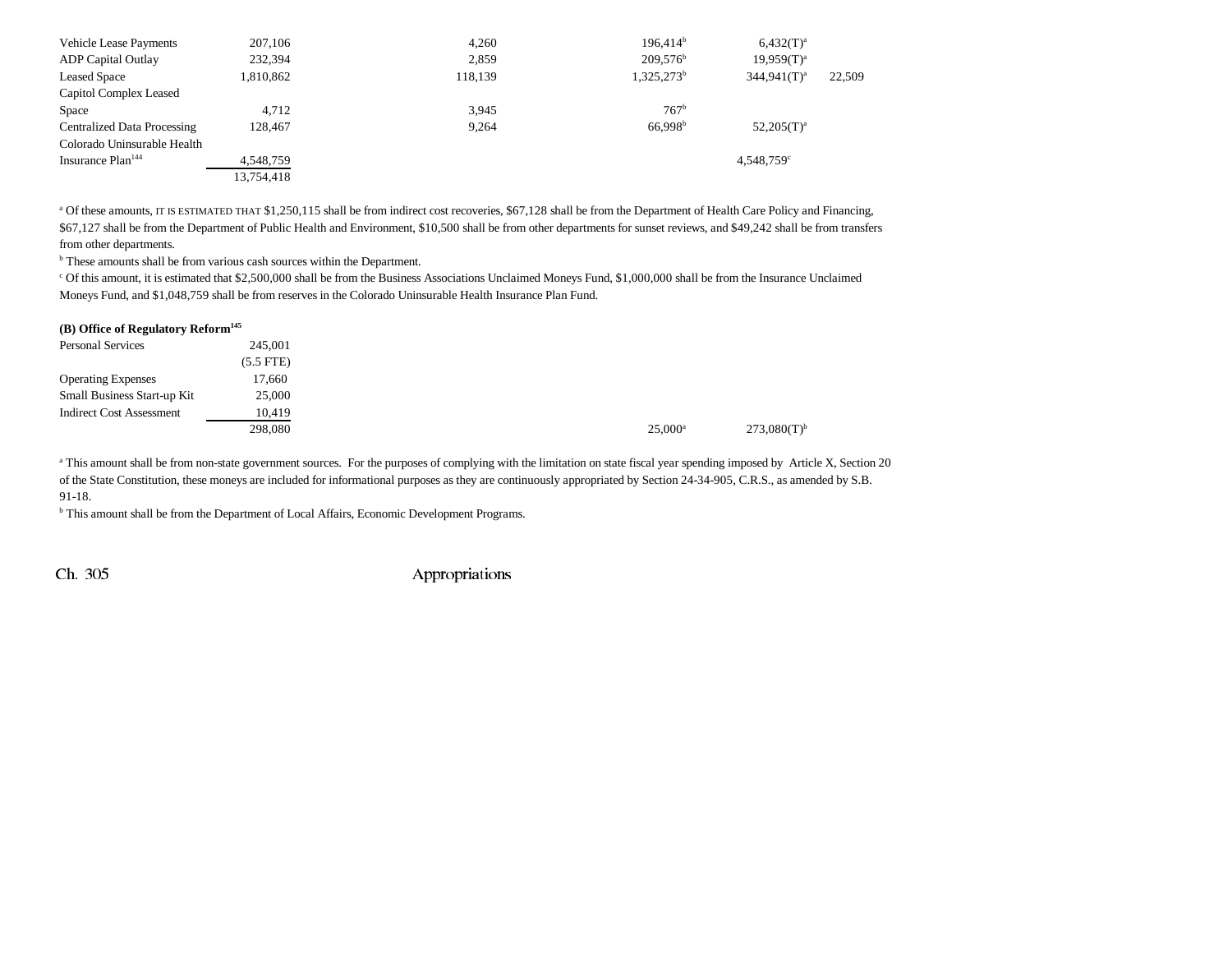|                                                                                                                                                                                     |                 |              | <b>APPROPRIATION FROM</b> |                               |                       |                             |                |
|-------------------------------------------------------------------------------------------------------------------------------------------------------------------------------------|-----------------|--------------|---------------------------|-------------------------------|-----------------------|-----------------------------|----------------|
|                                                                                                                                                                                     | ITEM &          |              | <b>GENERAL</b>            | <b>GENERAL</b><br><b>FUND</b> | CASH                  | <b>CASH</b><br><b>FUNDS</b> | <b>FEDERAL</b> |
|                                                                                                                                                                                     | <b>SUBTOTAL</b> | <b>TOTAL</b> | <b>FUND</b>               | <b>EXEMPT</b>                 | <b>FUNDS</b>          | <b>EXEMPT</b>               | <b>FUNDS</b>   |
|                                                                                                                                                                                     | \$<br>\$        |              | \$                        | \$                            | \$                    | \$                          | \$             |
|                                                                                                                                                                                     |                 |              |                           |                               |                       |                             |                |
| (C) Office of Certification                                                                                                                                                         |                 |              |                           |                               |                       |                             |                |
| Program Costs                                                                                                                                                                       | 277,110         |              |                           |                               | $42,075$ <sup>a</sup> | $235,035(T)$ <sup>b</sup>   |                |
|                                                                                                                                                                                     | $(5.5$ FTE)     |              |                           |                               |                       |                             |                |
|                                                                                                                                                                                     |                 |              |                           |                               |                       |                             |                |
| <sup>a</sup> This amount shall be from grants from governmental entities.<br><sup>b</sup> This amount shall be from federal funds appropriated in the Department of Transportation. |                 |              |                           |                               |                       |                             |                |
|                                                                                                                                                                                     |                 | 14,329,608   |                           |                               |                       |                             |                |
| (2) ADMINISTRATIVE SERVICES DIVISION                                                                                                                                                |                 |              |                           |                               |                       |                             |                |
| <b>Personal Services</b>                                                                                                                                                            | 1,632,439       |              |                           |                               |                       |                             |                |
|                                                                                                                                                                                     | $(29.0$ FTE)    |              |                           |                               |                       |                             |                |
| <b>Operating Expenses</b>                                                                                                                                                           | 52,262          |              |                           |                               |                       |                             |                |
|                                                                                                                                                                                     |                 | 1,684,701    |                           |                               | 51,500 <sup>a</sup>   | $1,633,201(T)$ <sup>b</sup> |                |
| <sup>a</sup> This amount shall be from the Division of Insurance Cash Fund.                                                                                                         |                 |              |                           |                               |                       |                             |                |

b This amount shall be from indirect cost recoveries.

### **(3) DIVISION OF BANKING**

Personal Services 2,193,785 (41.0 FTE)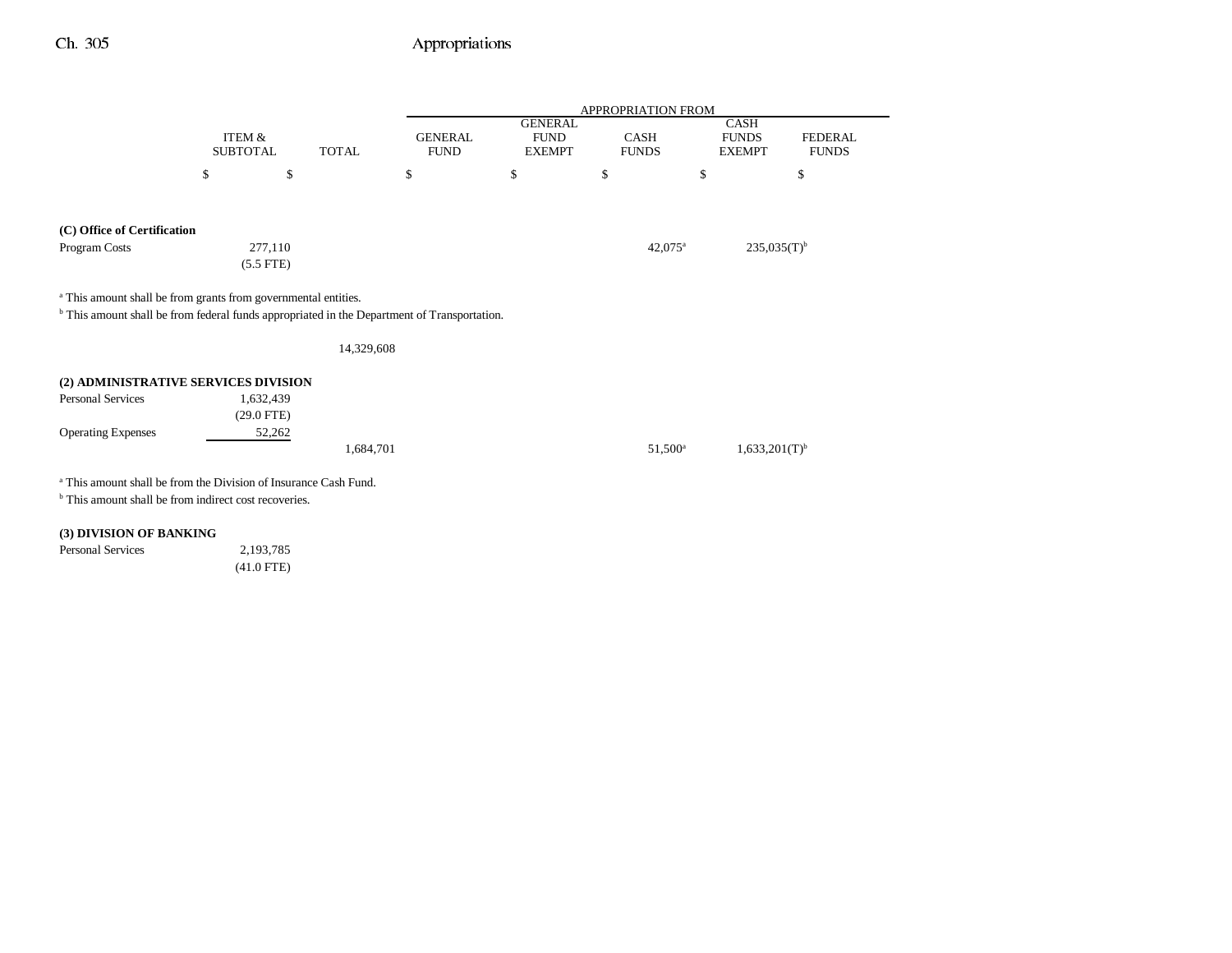| <b>Operating Expenses</b>  | 262,861 |           |                     |
|----------------------------|---------|-----------|---------------------|
| <b>Board Meeting Costs</b> | 15.055  |           |                     |
| Indirect Cost Assessment   | 284.789 |           |                     |
|                            |         | 2.756.490 | $2.756.490^{\circ}$ |

<sup>a</sup> This amount shall be from the Division of Banking Cash Fund.

#### (**4) CIVIL RIGHTS DIVISION**

| <b>Personal Services</b>        | 1,678,649 | 805,790      |        | $50,000^{\rm a}$ | $483,824(T)$ <sup>b</sup> | 339,035        |
|---------------------------------|-----------|--------------|--------|------------------|---------------------------|----------------|
|                                 |           | $(16.5$ FTE) |        |                  | $(10.0$ FTE)              | $(8.0$ FTE $)$ |
| <b>Operating Expenses</b>       | 133,137   |              | 58,101 |                  |                           | 75,036         |
| Hearings Pursuant to            |           |              |        |                  |                           |                |
| Complaint                       | 9.000     |              | 8,000  |                  |                           | 1,000          |
| <b>Commission Meeting Costs</b> | 13,001    |              | 5,053  |                  |                           | 7.948          |
| Indirect Cost Assessment        | 39,324    |              |        |                  |                           | 39,324         |
|                                 |           | 1,873,111    |        |                  |                           |                |

a This amount shall be from fees collected for training services.

<sup>b</sup> This amount shall be from indirect cost recoveries.

#### **(5) OFFICE OF CONSUMER COUNSEL**

| Program Costs                   | 673.446        |         |                      |
|---------------------------------|----------------|---------|----------------------|
|                                 | $(8.0$ FTE $)$ |         |                      |
| <b>Indirect Cost Assessment</b> | 55.569         |         |                      |
|                                 |                | 729.015 | 729,015 <sup>a</sup> |

a This amount shall be from the Public Utilities Commission Fixed Utilities Fund.

#### **(6) DIVISION OF FINANCIAL SERVICES**

Personal Services 569,159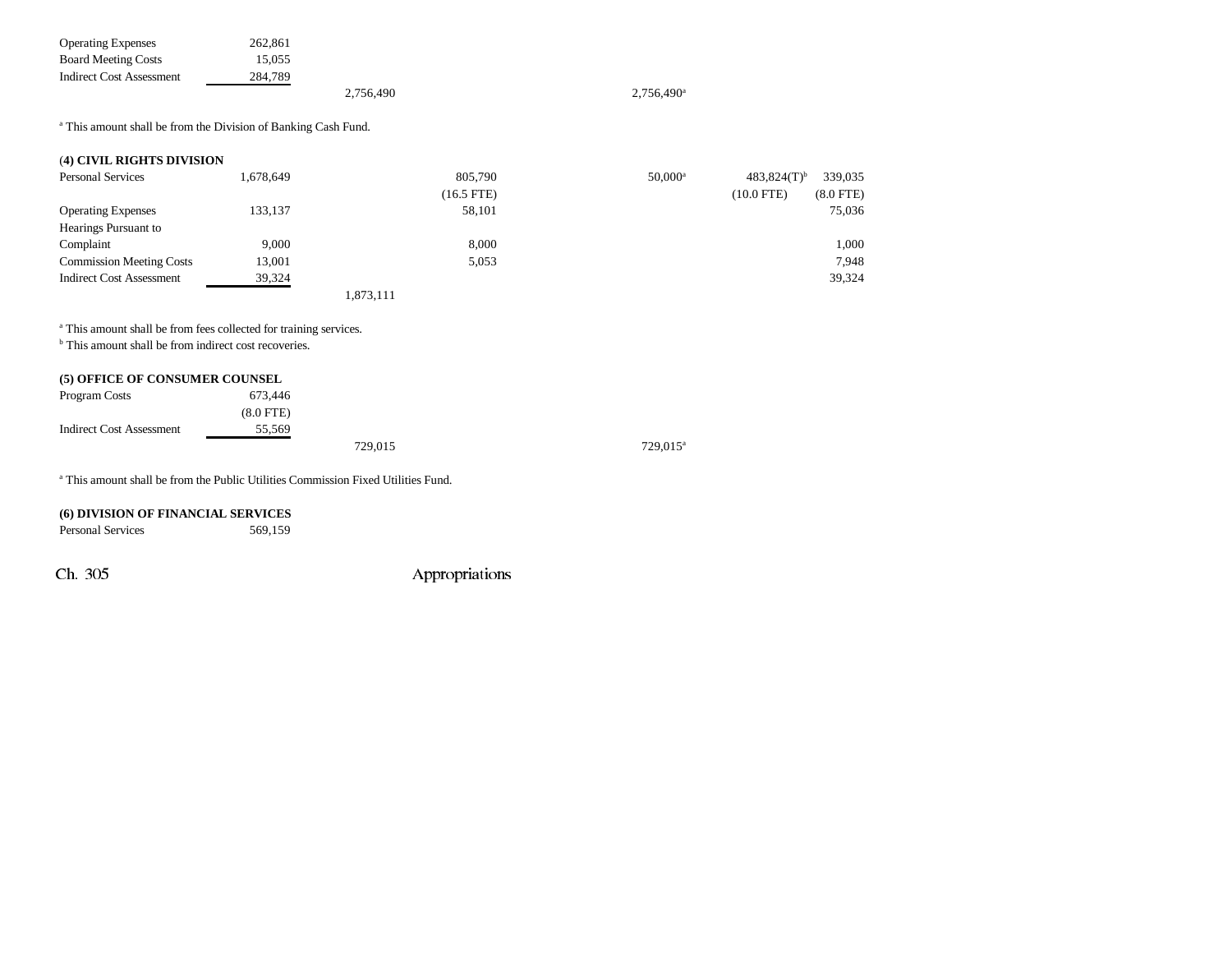|                                                                                      |                                      |              |                               |                                                | APPROPRIATION FROM   |                                              |                         |
|--------------------------------------------------------------------------------------|--------------------------------------|--------------|-------------------------------|------------------------------------------------|----------------------|----------------------------------------------|-------------------------|
|                                                                                      | <b>ITEM &amp;</b><br><b>SUBTOTAL</b> | <b>TOTAL</b> | <b>GENERAL</b><br><b>FUND</b> | <b>GENERAL</b><br><b>FUND</b><br><b>EXEMPT</b> | CASH<br><b>FUNDS</b> | <b>CASH</b><br><b>FUNDS</b><br><b>EXEMPT</b> | FEDERAL<br><b>FUNDS</b> |
|                                                                                      | \$<br>\$                             |              | \$                            | \$                                             | \$                   | \$                                           | \$                      |
|                                                                                      |                                      |              |                               |                                                |                      |                                              |                         |
|                                                                                      | $(9.0$ FTE)                          |              |                               |                                                |                      |                                              |                         |
| <b>Operating Expenses</b>                                                            | 47,405                               |              |                               |                                                |                      |                                              |                         |
| <b>Indirect Cost Assessment</b>                                                      | 62,515                               |              |                               |                                                |                      |                                              |                         |
|                                                                                      |                                      | 679,079      |                               |                                                | 679,079 <sup>a</sup> |                                              |                         |
| <sup>a</sup> This amount shall be from the Division of Financial Services Cash Fund. |                                      |              |                               |                                                |                      |                                              |                         |
| (7) DIVISION OF INSURANCE                                                            |                                      |              |                               |                                                |                      |                                              |                         |
| Personal Services                                                                    | 4,192,959                            |              |                               |                                                |                      |                                              |                         |
|                                                                                      | $(87.8$ FTE)                         |              |                               |                                                |                      |                                              |                         |
| <b>Operating Expenses</b>                                                            | 448,787                              |              |                               |                                                |                      |                                              |                         |
| Workers' Compensation                                                                |                                      |              |                               |                                                |                      |                                              |                         |
| Studies                                                                              | 99,701                               |              |                               |                                                |                      |                                              |                         |
| Long-Term Care Advisory                                                              |                                      |              |                               |                                                |                      |                                              |                         |
| Committee                                                                            | 43,669                               |              |                               |                                                |                      |                                              |                         |
| <b>Indirect Cost Assessment</b>                                                      | 603,155                              |              |                               |                                                |                      |                                              |                         |

| 5,388,271 | 5,117,718 <sup>a</sup> | 143,370 <sup>b</sup> | 127,183 |
|-----------|------------------------|----------------------|---------|
|           |                        |                      |         |

<sup>a</sup> Of this amount, \$5,017,718 shall be from the Division of Insurance Cash Fund, and \$100,000 shall be from reimbursements from insurance companies for travel expenses. Of this amount, \$100,000 is shown for the purposes of complying with the limitation on state fiscal year spending imposed by Article X, Section 20 of the State Constitution. Such moneys are included for informational purposes as they are continuously appropriated by Section 10-1-204(9), C.R.S.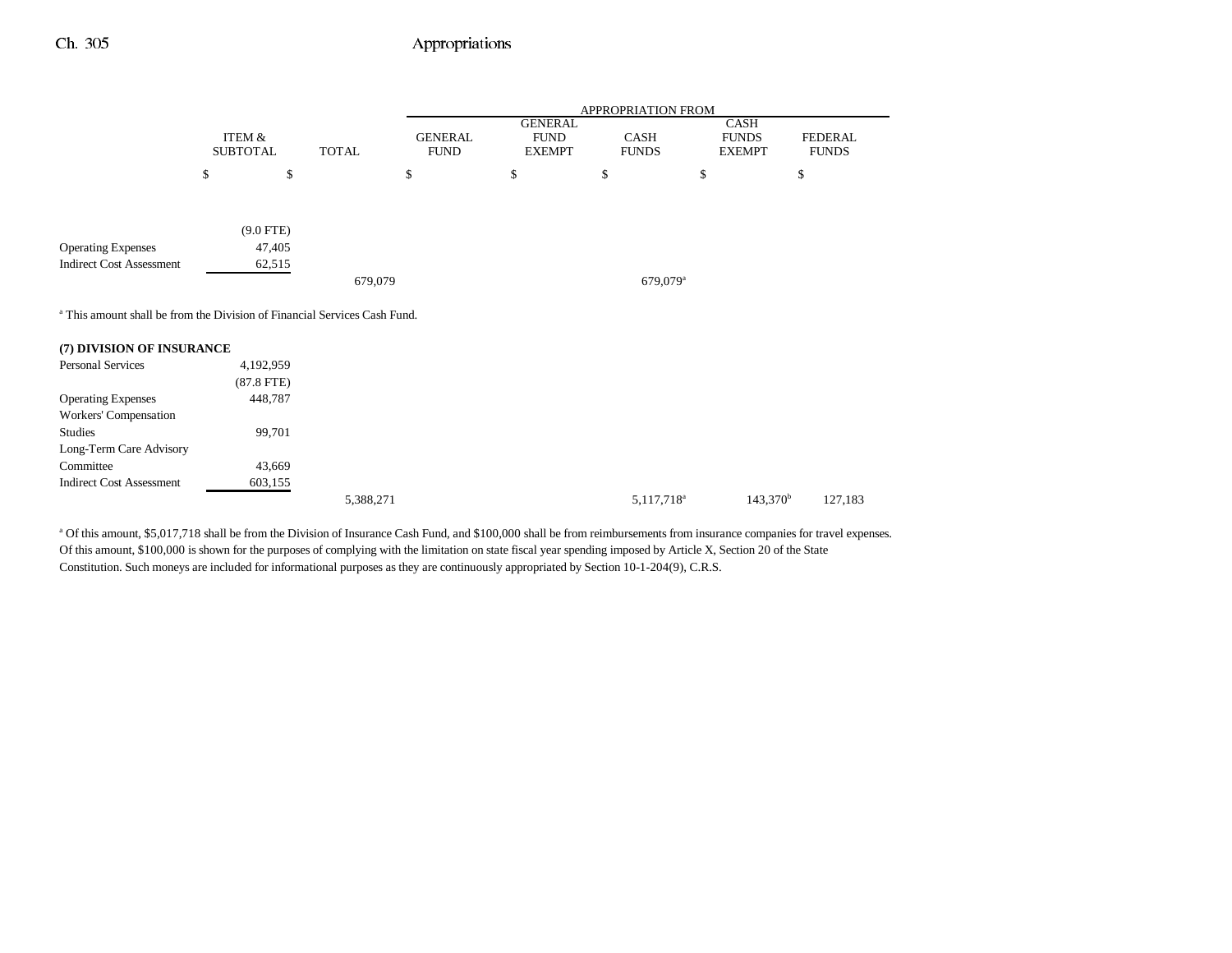b Of this amount, \$99,701 shall be from reserves in the Workers' Compensation Cash Fund, and \$43,669 (T) shall be from the Department of Health Care Policy and Financing.

| (8) PUBLIC UTILITIES COMMISSION  |              |            |         |                           |                     |
|----------------------------------|--------------|------------|---------|---------------------------|---------------------|
| <b>Personal Services</b>         | 5,003,495    |            |         |                           |                     |
|                                  | 5,064,857    |            |         |                           |                     |
|                                  | $(93.0$ FTE) |            |         |                           |                     |
| <b>Operating Expenses</b>        | 313,160      |            |         |                           |                     |
| <b>Expert Testimony</b>          | 30,000       |            |         |                           |                     |
| <b>Indirect Cost Assessment</b>  | 645,984      |            |         |                           |                     |
| <b>Highway Crossing Payments</b> | 284,598      |            |         |                           |                     |
| Disabled Telephone Users         |              |            |         |                           |                     |
| <b>Fund Payments</b>             | 2,713,200    |            |         |                           |                     |
| Local Exchange                   |              |            |         |                           |                     |
| <b>Administration Fund</b>       | 300,000      |            |         |                           |                     |
|                                  | 241,394      |            |         |                           |                     |
| Low Income Telephone             |              |            |         |                           |                     |
| Assistance                       | 52,235       |            |         |                           |                     |
| <b>High Cost Fund Payments</b>   | 1,143,600    |            |         |                           |                     |
|                                  |              | 10,486,272 | 240,000 | 10,158,388*               | 87,884 <sup>b</sup> |
|                                  |              | 10,489,028 |         | $10,161,144$ <sup>a</sup> |                     |

<sup>a</sup> Of this amount, it is estimated that \$4,021,955 \$4,063,681 shall be from the Public Utilities Commission Fixed Utilities Fund, \$1,878,000 \$1,897,636 shall be from the Public Utilities Commission Motor Carrier Fund, \$52,235 shall be from the Low-Income Telephone Assistance Fund, \$1,149,600 shall be from the High Cost Fund, \$2,712,000 shall be from the Disabled Telephone Users Cash Fund, \$44,598 shall be from interest earned on the Highway Crossing Protection Fund, and \$300,000 \$241,394 shall be from the Local Exchange Administration Fund. Of this amount, \$3,907,835 is shown for the purposes of complying with the limitation on state fiscal year spending imposed by Article X, Section 20 of the State Constitution. Such moneys are included for informational purposes as they are continuously appropriated by Sections 40-17-104 and 40-15-208, C.R.S.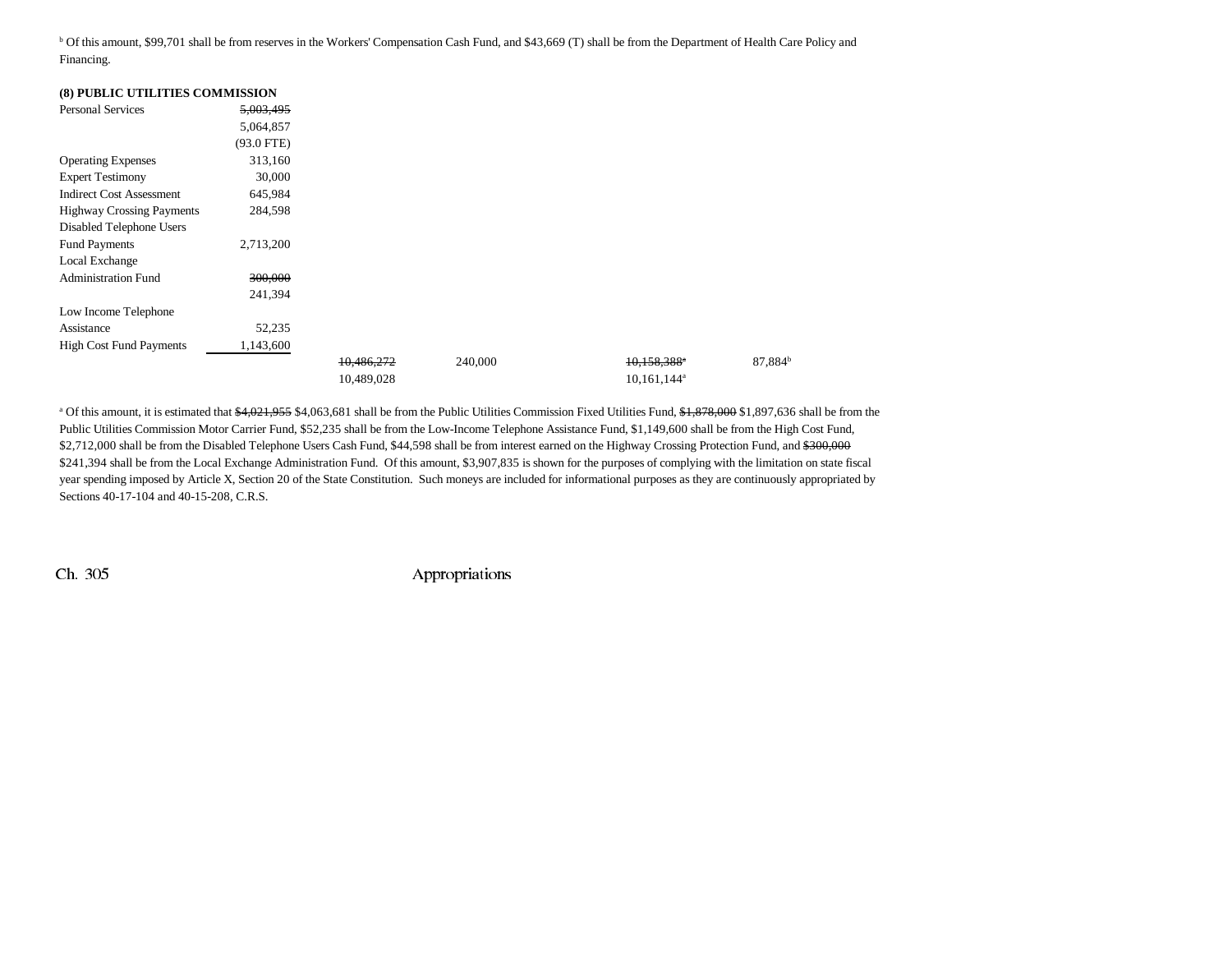|                 |       | APPROPRIATION FROM |               |              |               |              |  |  |  |
|-----------------|-------|--------------------|---------------|--------------|---------------|--------------|--|--|--|
|                 |       |                    | GENERAL       |              | CASH          |              |  |  |  |
| ITEM &          |       | GENERAL            | <b>FUND</b>   | CASH         | <b>FUNDS</b>  | FEDERAL      |  |  |  |
| <b>SUBTOTAL</b> | TOTAL | <b>FUND</b>        | <b>EXEMPT</b> | <b>FUNDS</b> | <b>EXEMPT</b> | <b>FUNDS</b> |  |  |  |
| \$              |       |                    |               |              |               |              |  |  |  |

b Of this amount, \$14,684 shall be from reserves in the Public Utilities Commission Motor Carrier Fund, and \$73,200 shall be from reserves in the Disabled Telephone Users Fund. Of these amounts, \$1,200 is shown for the purposes of complying with the limitation on state fiscal year spending imposed by Article X, Section 20 of the State Constitution. Such moneys are included for informational purposes as they are continuously appropriated by Sections 40-17-104 and 40-15-208, C.R.S.

| (9) DIVISION OF REAL ESTATE     |              |           |                        |
|---------------------------------|--------------|-----------|------------------------|
| <b>Personal Services</b>        | 1,778,995    |           |                        |
|                                 | $(39.0$ FTE) |           |                        |
| <b>Operating Expenses</b>       | 195,822      |           |                        |
| <b>Commission Meeting Costs</b> | 25,752       |           |                        |
| Hearings Pursuant to            |              |           |                        |
| Complaint                       | 4.427        |           |                        |
| Name Check                      | 11,000       |           |                        |
| <b>Indirect Cost Assessment</b> | 270,897      |           |                        |
| Payments from the Real          |              |           |                        |
| <b>Estate Recovery Fund</b>     | 250,000      |           |                        |
|                                 |              | 2,536,893 | 2,451,893 <sup>a</sup> |

a Of this amount, \$2,286,893 shall be from the Division of Real Estate Cash Fund and \$165,000 shall be from the Real Estate Recovery Fund. Payments from the Real Estate Recovery Fund are shown for the purposes of complying with the limitation on state fiscal year spending imposed by Article X, Section 20 of the State Constitution. These moneys are included for informational purposes as they are continuously appropriated by Section 12-61-303(5), C.R.S.

<sup>B</sup> This amount shall be from reserves in the Real Estate Recovery Fund.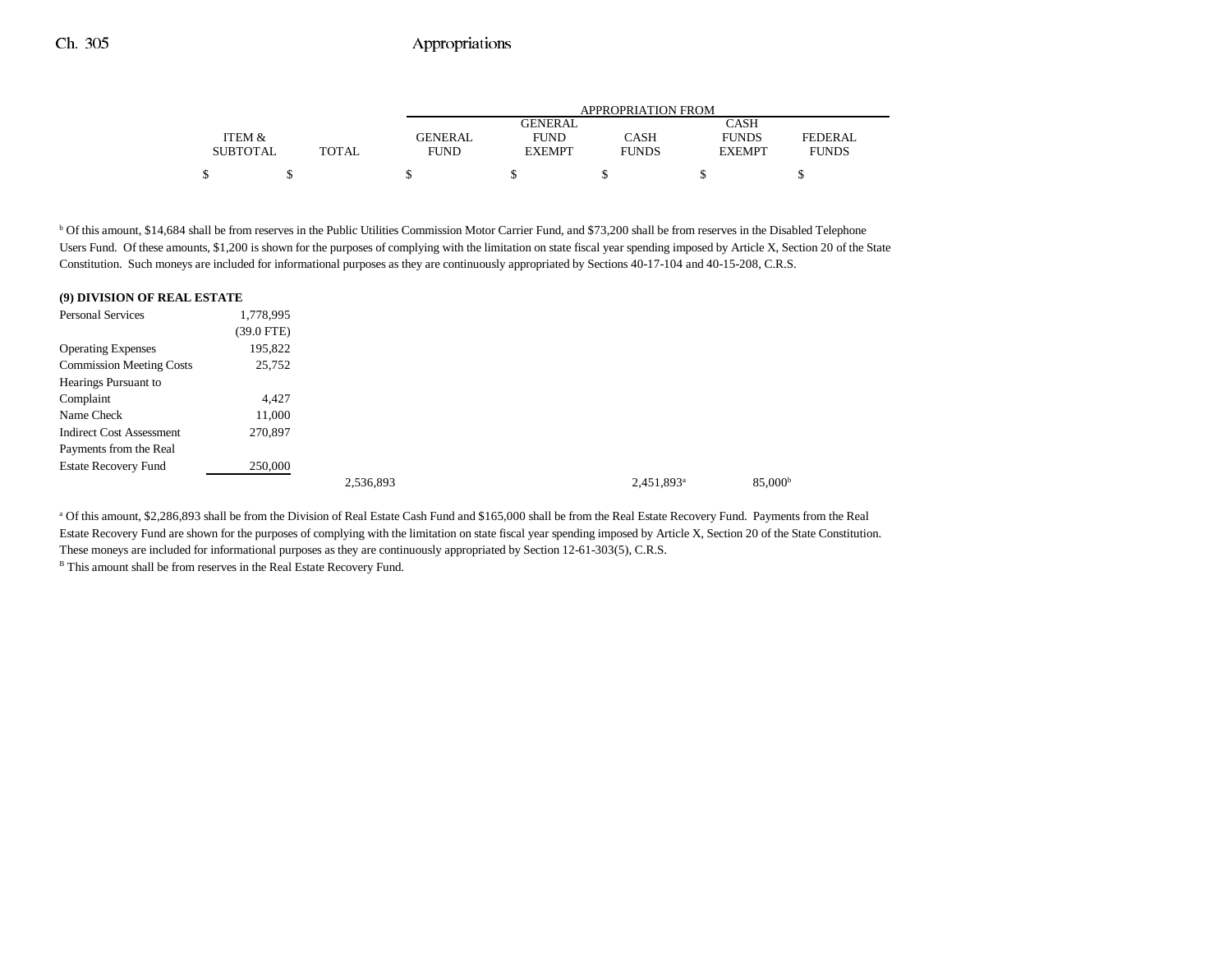| (10) DIVISION OF REGISTRATIONS <sup>146</sup> |               |            |                        |
|-----------------------------------------------|---------------|------------|------------------------|
| <b>Personal Services</b>                      | 6,226,375     |            |                        |
|                                               | $(141.1$ FTE) |            |                        |
| <b>Operating Expenses</b>                     | 849,709       |            |                        |
|                                               | 864,790       |            |                        |
| <b>Board Meeting Costs</b>                    | 186,012       |            |                        |
| <b>Examination Costs</b>                      | 368,020       |            |                        |
|                                               | 352,939       |            |                        |
| <b>Centralized Licensing System</b>           |               |            |                        |
| - Annual License                              | 175,000       |            |                        |
| Hearings Pursuant to                          |               |            |                        |
| Complaint                                     | 303,075       |            |                        |
| Payments to Department of                     |               |            |                        |
| <b>Human Services</b>                         | 12,844        |            |                        |
| <b>Indirect Cost Assessment</b>               | 2,387,961     |            |                        |
|                                               |               | 10,508,996 | 8,940,151 <sup>a</sup> |

a This amount shall be from the Division of Registrations Cash Fund.

<sup>b</sup> Of this amount, IT IS ESTIMATED THAT \$229,009 shall be from the Department of Health Care Policy and Financing, \$229,009 shall be from the Department of Public Health and Environment, and \$1,110,827 shall be from indirect cost recoveries.

### **(11) DIVISION OF SECURITIES**

| <b>Personal Services</b>            | 1,153,813    |  |  |  |
|-------------------------------------|--------------|--|--|--|
|                                     | $(22.0$ FTE) |  |  |  |
| <b>Operating Expenses</b>           | 39,239       |  |  |  |
| Hearings Pursuant to                |              |  |  |  |
| Complaint                           | 19.660       |  |  |  |
| <b>Board Meeting Costs</b>          | 3,000        |  |  |  |
| <b>Securities Fraud Prosecution</b> | 254.197      |  |  |  |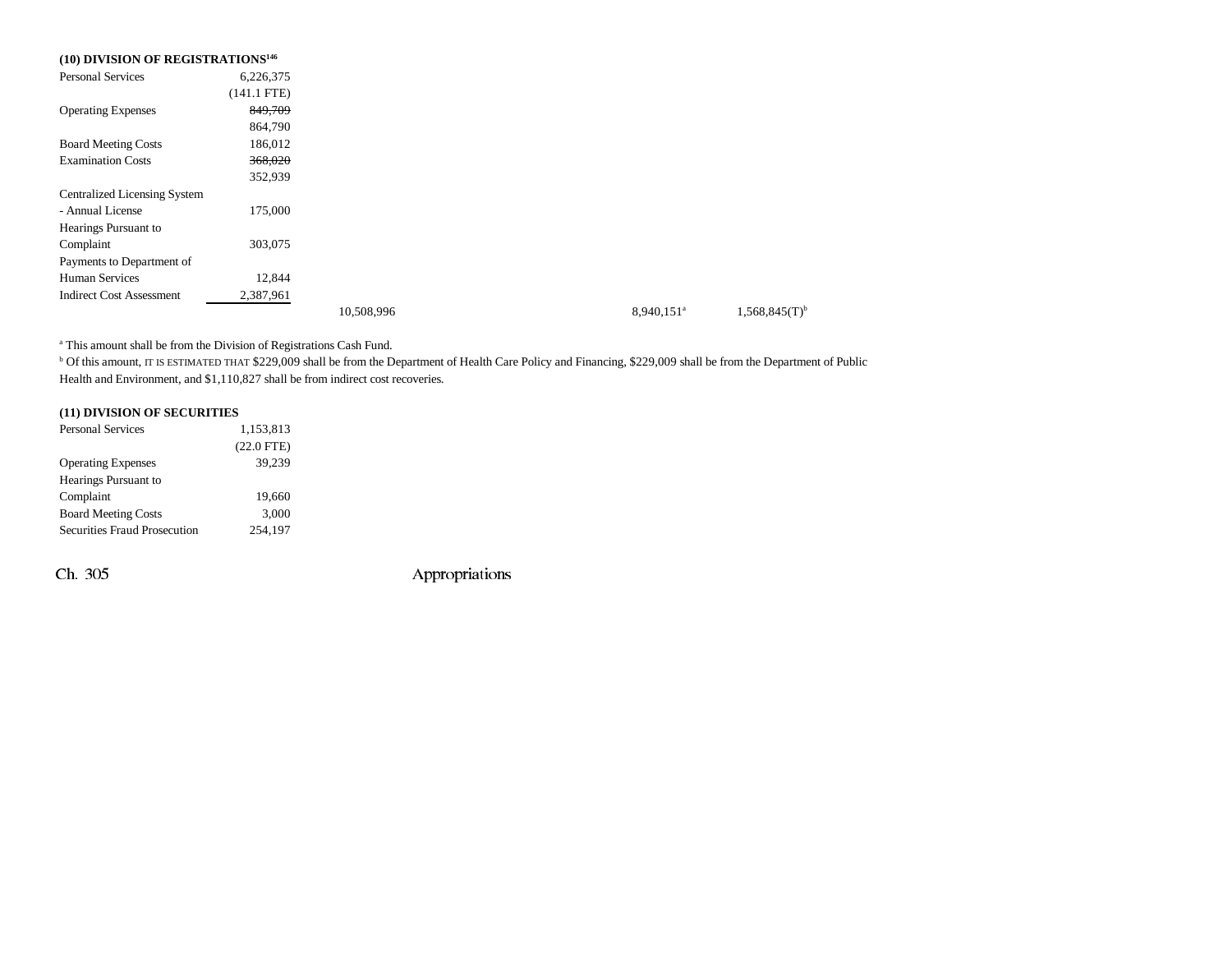|                                                                              | <b>APPROPRIATION FROM</b>                 |              |                               |                                                |                             |                                              |                                |
|------------------------------------------------------------------------------|-------------------------------------------|--------------|-------------------------------|------------------------------------------------|-----------------------------|----------------------------------------------|--------------------------------|
|                                                                              | ITEM &<br><b>SUBTOTAL</b><br><b>TOTAL</b> |              | <b>GENERAL</b><br><b>FUND</b> | <b>GENERAL</b><br><b>FUND</b><br><b>EXEMPT</b> | <b>CASH</b><br><b>FUNDS</b> | <b>CASH</b><br><b>FUNDS</b><br><b>EXEMPT</b> | <b>FEDERAL</b><br><b>FUNDS</b> |
|                                                                              | \$                                        | \$           | \$                            | \$                                             | \$                          | \$                                           | \$                             |
|                                                                              |                                           |              |                               |                                                |                             |                                              |                                |
| <b>Indirect Cost Assessment</b>                                              | 152,813                                   | 1,622,722    |                               |                                                | $1,622,722$ <sup>a</sup>    |                                              |                                |
| <sup>a</sup> This amount shall be from the Division of Securities Cash Fund. |                                           |              |                               |                                                |                             |                                              |                                |
| <b>TOTALS PART XVIII</b><br><b>(REGULATORY)</b>                              |                                           |              |                               |                                                |                             |                                              |                                |
| $AGENCES)^{2,3}$                                                             |                                           | \$52,595,158 | \$1,514,458                   |                                                | \$39,885,072                | $$10,503,110^4$                              | \$692,518                      |
|                                                                              |                                           | \$52,597,914 |                               |                                                | \$39,887,828                |                                              |                                |
|                                                                              |                                           |              |                               |                                                |                             |                                              |                                |

a Of this amount, \$5,681,766 contains a (T) notation.

**FOOTNOTES** -- The following statements are referenced to the numbered footnotes throughout section 2.

- 2 (Governor lined through this provision. See L. 96, p. 2426.)
- 3 All Departments, Totals -- The General Assembly requests that copies of all reports requested in other footnotes contained in this act be delivered to the Joint Budget Committee and the majority and minority leadership in each house of the General Assembly.

144Department of Regulatory Agencies, Executive Director's Office, Colorado Uninsurable Health Insurance Plan -- It is the